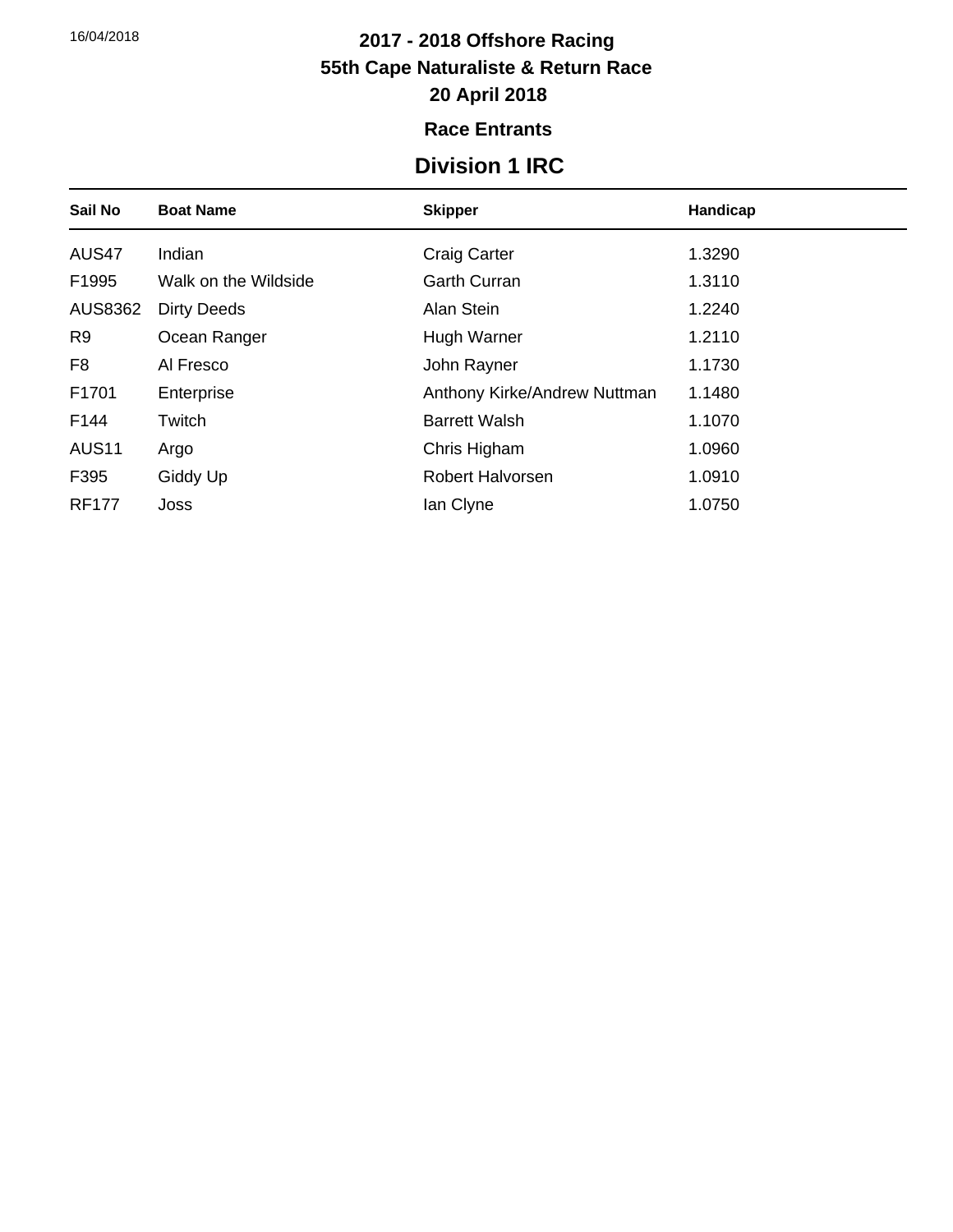### **2017 - 2018 Offshore Racing 55th Cape Naturaliste & Return Race 20 April 2018**

### **Race Entrants**

## **Division 1 YAH**

| Sail No        | <b>Boat Name</b>     | <b>Skipper</b>               | Handicap |
|----------------|----------------------|------------------------------|----------|
| AUS47          | Indian               | <b>Craig Carter</b>          | 1.0201   |
| F1995          | Walk on the Wildside | <b>Garth Curran</b>          | 0.9597   |
| <b>AUS8362</b> | <b>Dirty Deeds</b>   | Alan Stein                   | 0.9424   |
| R <sub>9</sub> | Ocean Ranger         | Hugh Warner                  | 0.8750   |
| F <sub>8</sub> | Al Fresco            | John Rayner                  | 0.8618   |
| F1701          | Enterprise           | Anthony Kirke/Andrew Nuttman | 0.8586   |
| <b>AUS11</b>   | Argo                 | Chris Higham                 | 0.8250   |
| F395           | Giddy Up             | Robert Halvorsen             | 0.8175   |
| <b>RF177</b>   | Joss                 | lan Clyne                    | 0.7891   |
| F144           | Twitch               | <b>Barrett Walsh</b>         | 0.7750   |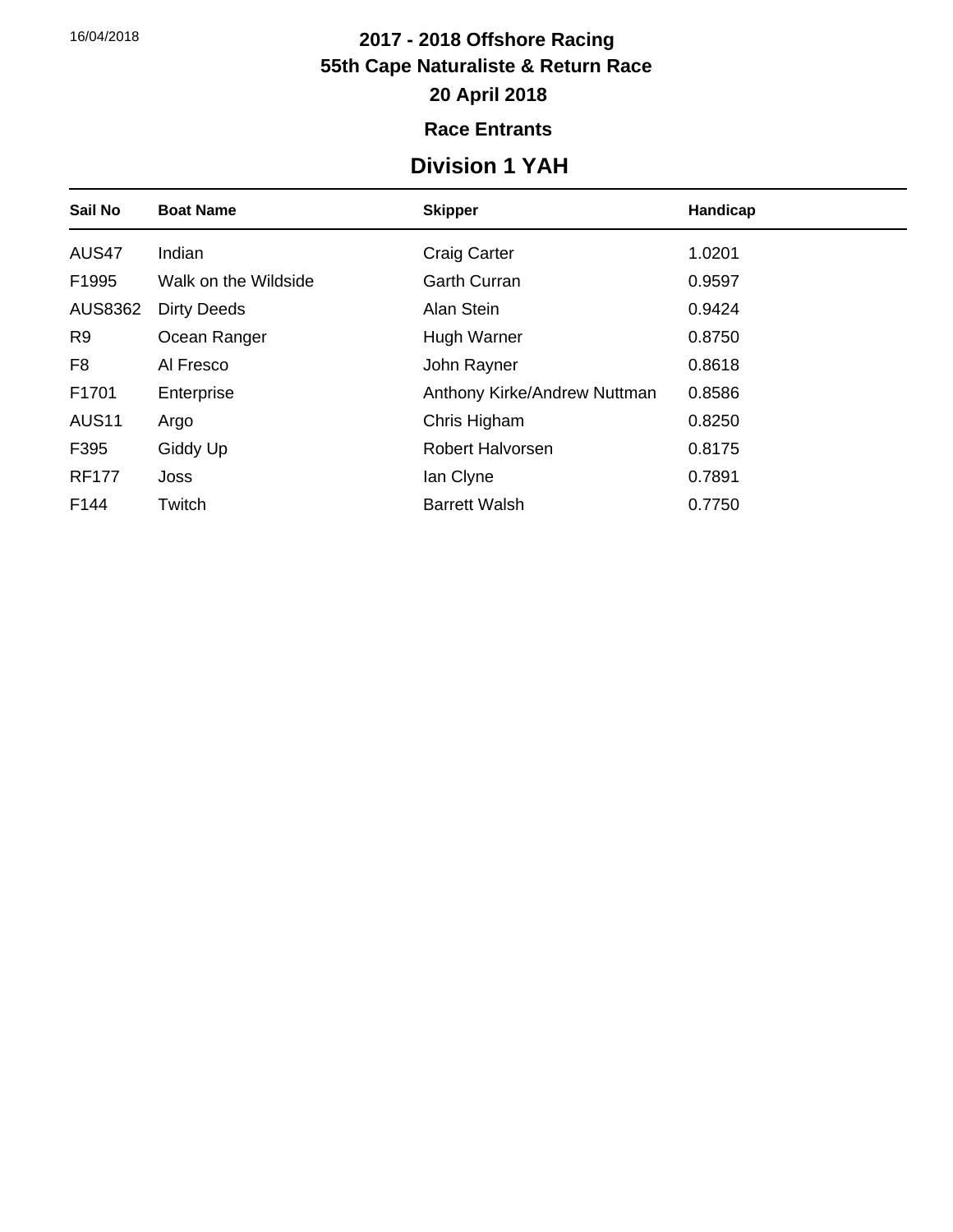# **2017 - 2018 Offshore Racing 55th Cape Naturaliste & Return Race**

## **20 April 2018**

#### **Race Entrants**

### **Division 2 IRC**

| Sail No          | <b>Boat Name</b> | <b>Skipper</b>          | Handicap |
|------------------|------------------|-------------------------|----------|
| F28              | Circa            | <b>Bill Henson</b>      | .0520    |
| R <sub>131</sub> | Huckleberry      | Philip Sommerville-Ryan | 0.9270   |